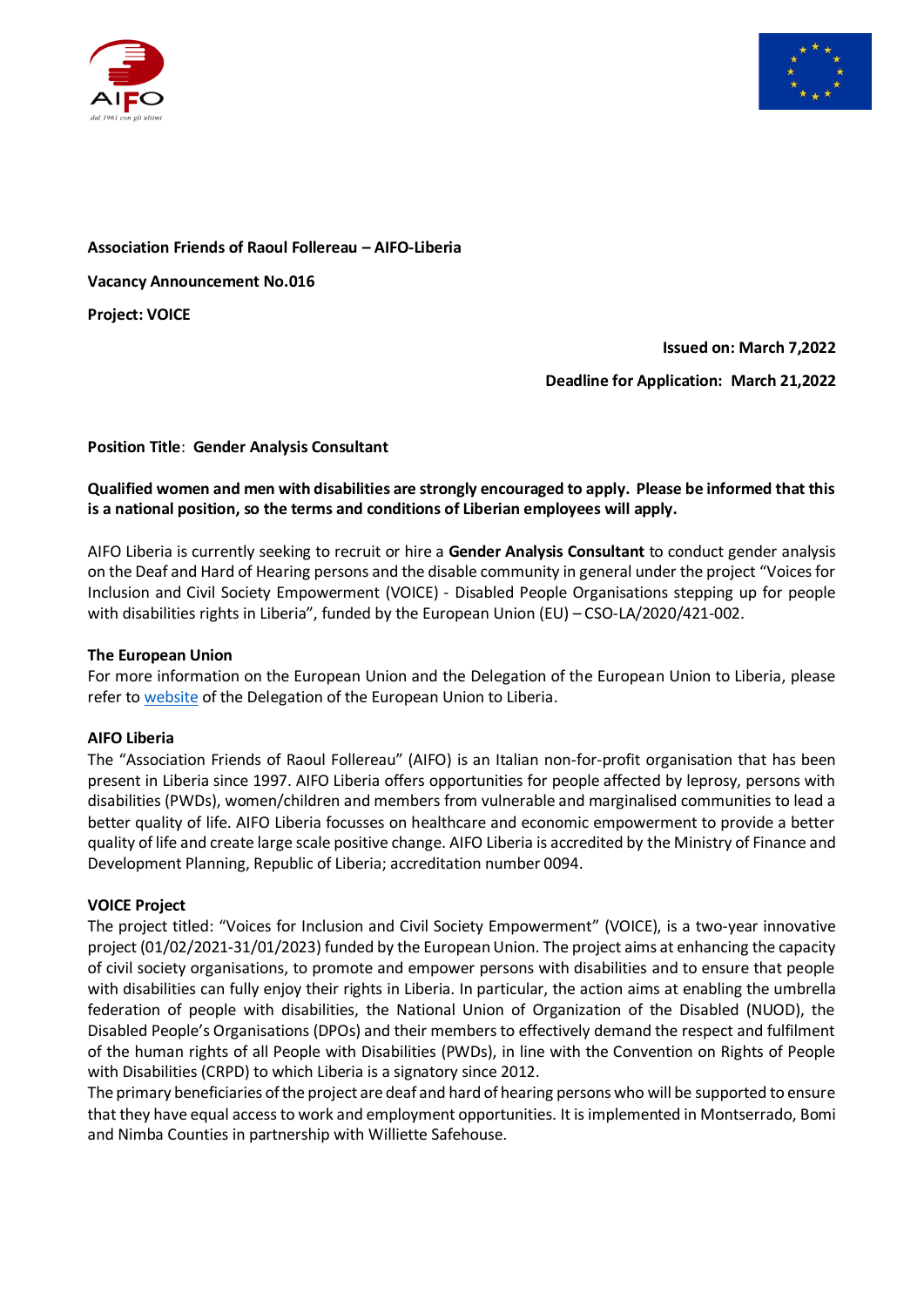#### **About the Role**

This is a **one-month** contract, with no extension. The concentration area of the actions includes, Greater Monrovia-Montserrado, Sanjeh-Bomi and Garr Bain-Nimba Counties. The Gender Analysis Consultant will work full-time in collaboration and consultation with the AIFO Project team and partners and he/she will report to AIFO Country Director.

#### **Objectives**

Main tasks and responsibilities include, but are not limited to:

#### **1. General functions**

- o Review available background data, including sex-disaggregated demographic information and social and economic indicators of the project districts, and gender issues related to targeted sectors and access to financial, market, information and employment opportunities services in the target districts (where available).
- o Carry out a desk review of project-related documents since 2018 to assess to what extent the project has made progress on promoting gender equality and disability inclusion in the project areas (e.g. was gender analysis carried out at the beginning of the project in 2018? To what extent the project has addressed the needs and constraints of disable women and men in the target areas? To what extent has the project ensured equal and fair participation and representation, and distribution of resources to disable women and men under the project?)
- o Conduct gender analysis and needs assessment (quantitative and qualitative assessment) of disable women and men in the project target districts.
- o Identify gender-based constraints and recommend key elements of a gender policy for ensuring that both disable men and women benefit from the project's activities.
- o Draft a monitoring action plan, co-developed with project staff and outlining the different roles and responsibilities of staff with respect to the action plan and indicators to measure the success of actions.
- o The gender analysis will aim to identify gender-based constraints related, but not limited, to the areas outlined below and provide practical recommendations so the program can design interventions that respond to, employment opportunities, accommodate, or overcome the constraints identified. It might be useful to group identified constraints and practical recommendations by categories of disable workers in areas such as; GoL, factory, employees in social enterprises, smallholder and etc.
- $\circ$  Produce a quantitative and qualitative geneder analysis reports in both hard and solft copies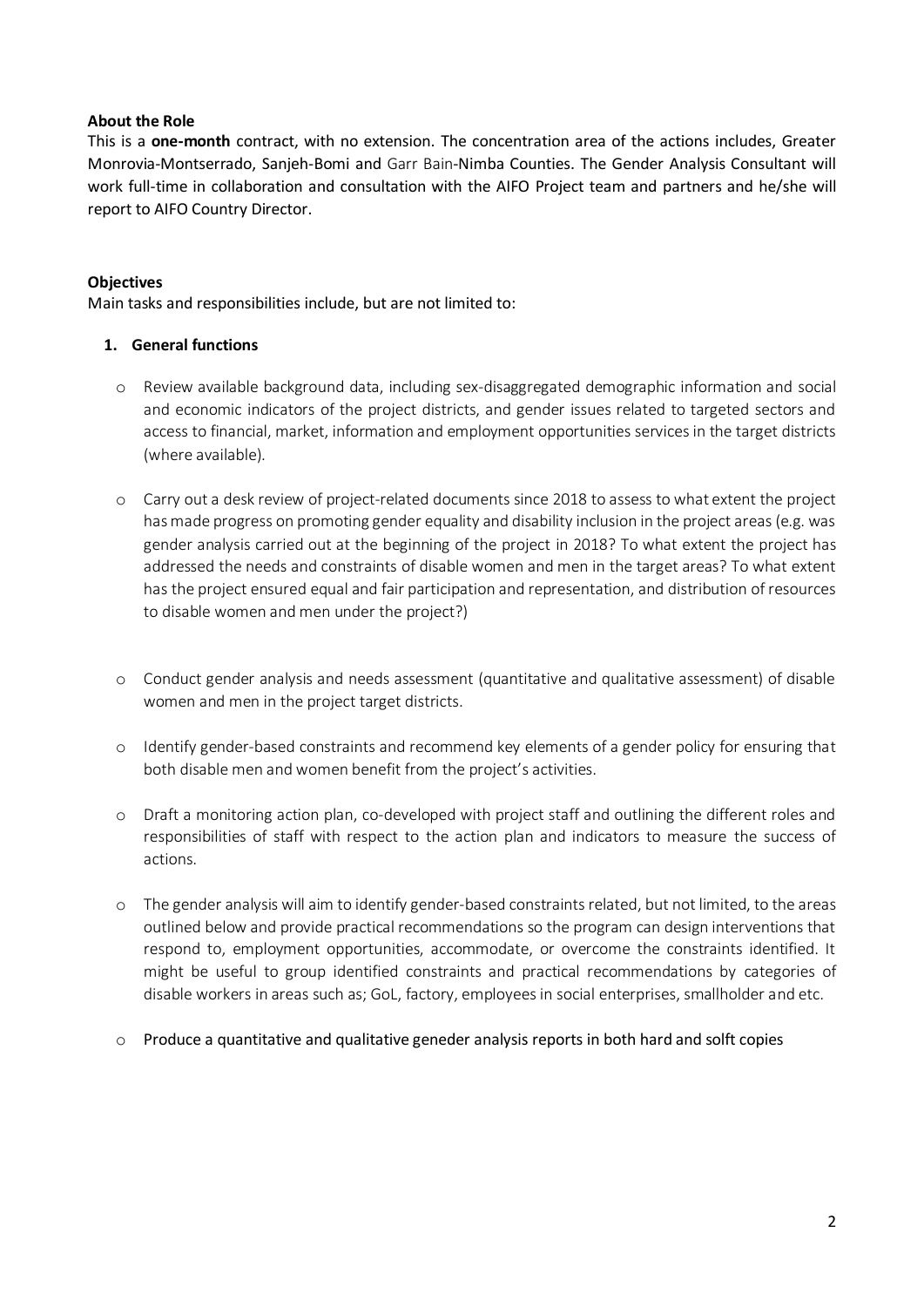#### **2. Requirements to achieve role's objectives:**

- Have degree(s) in Gender, Social Work, Anthropology, Economics or a related field.
- Minimum five years of research experience to develop gender monitoring plans or strategies for projects
- Minimum five years of experience collecting primary data and field work.
- Experience in livelihood development in rural areas would be an asset
- Demonstrated ability to write high quality, methodologically sound, analytical papers in English
- Solid communicate skills and sensitivity to the target group
- Ability to liaise properly with technical and administrative staff of international organizations.
- Ability to liaise properly with senior officials of government and social partners.
- Exposure to value and principles of the thematic issue areas of AIFO as well as sensitivity to gender, disadvantaged groups and diversity.
- Have a good working knowledge of the quantitative and qualitative performance of analysis methods and programming strategies commonly used in data collection.
- Excellent oral and written communication skills in English.

#### **HOW TO APPLY**

To apply, send your CV, a cover letter detailing how you meet the job specification and two references to: [aifoliberia@gmail.com](mailto:aifoliberia@gmail.com) indicating in the subject of the email: Application for" **VOICE Gender Analysis Consultant".**

We apologise in advance, but only qualified and shortlisted candidates will be contacted. We encourage applicants to submit the application on or before the deadline date. The selection respects the principles of equal opportunities (Law 903/77).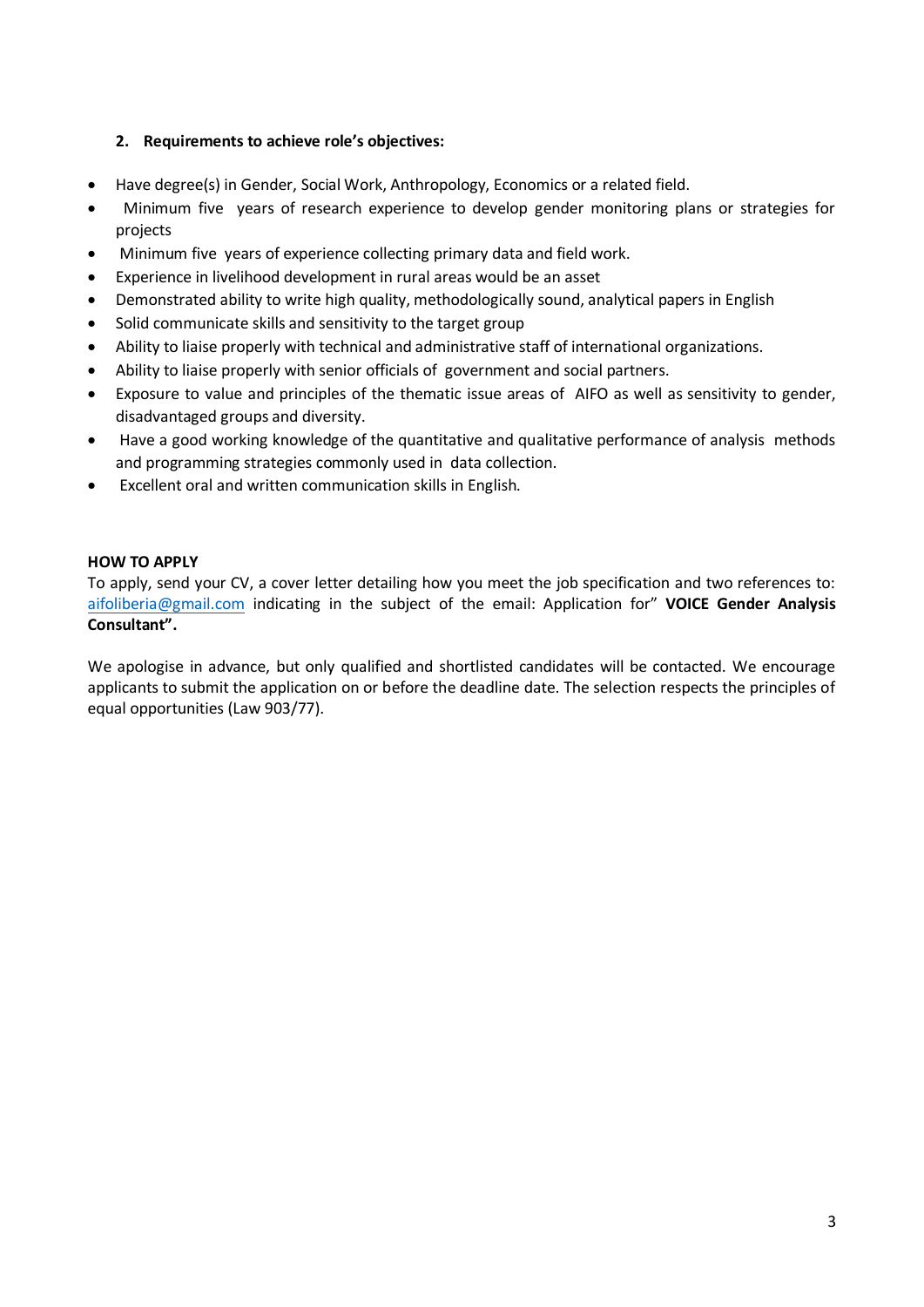



# VOICE PROJECT- GENDER ANALYSIS CONSULTANT TERMS OF REFERENCE (TOR)

# 1. PROJECT INFORMATION

Project Title: Voices for Inclusion and Civil Society Empowerment (VOICE)-Disabled People Organisations stepping up for people with disabilities rights in Liberia

#### Country of intervention: Liberia

#### Areas of intervention:

- Nimba, Garr Bain District
- Bomi, Senjeh District
- Montserrado, Greater Monrovia District

#### Project Duration: 2 years (24 months)

Consortium: Italian Association Amici di Raoul Follereau – AIFO (Lead Applicant); Williette Safehouse - WSL (co-applicant): National Union of Organizations of the Disabled – NUOD; National Commission on Disabilities – NCD (Associate) Oscar Romero School of the Deaf -ORS (Associate).

Donor: European Union

#### 2. INTRODUCTION

The "Association Friends of Raoul Follereau" (AIFO) is an Italian non-for-profit organisation that has been present in Liberia since 1997. AIFO Liberia offers opportunities for people affected by leprosy, persons with disabilities (PWDs), women/children and members from vulnerable and marginalised communities to lead a better quality of life. AIFO Liberia focusses on healthcare and economic empowerment to provide a better quality of life and create large scale positive change. AIFO Liberia is accredited by the Ministry of Finance and Development Planning, Republic of Liberia; accreditation number 0094.

#### VOICE Project

The project titled: "Voices for Inclusion and Civil Society Empowerment" (VOICE), is a two-year innovative project (01/02/2021-31/01/2023) funded by the European Union. The project aims at enhancing the capacity of civil society organisations, to promote and empower persons with disabilities and to ensure that people with disabilities can fully enjoy their rights in Liberia. In particular, the action aims at enabling the umbrella federation of people with disabilities, the National Union of Organization of the Disabled (NUOD), the Disabled People's Organisations (DPOs) and their members to effectively demand the respect and fulfilment of the human rights of all People with Disabilities (PWDs), in line with the Convention on Rights of People with Disabilities (CRPD) to which Liberia is a signatory since 2012. The primary beneficiaries of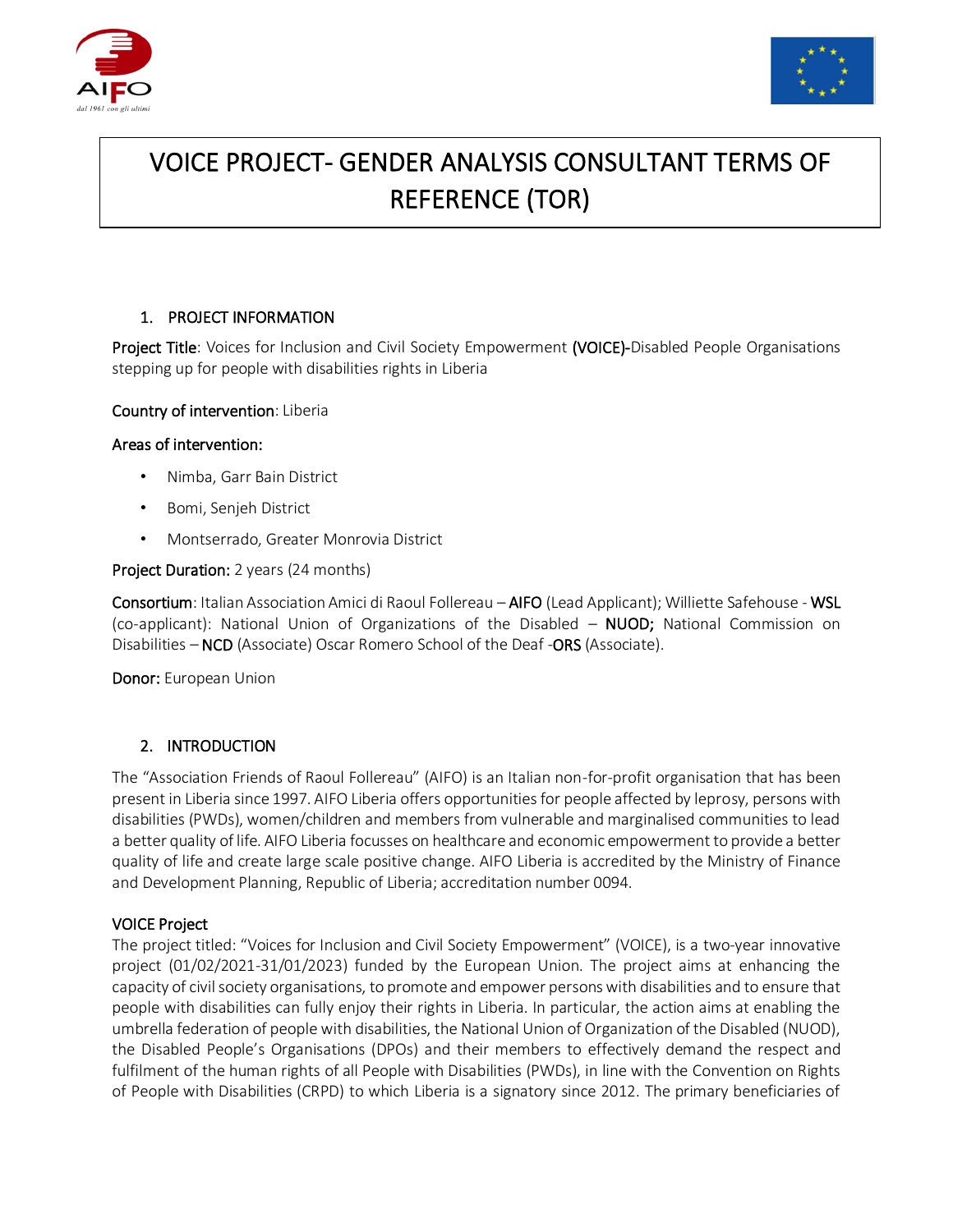



the project are deaf and hard of hearing persons who will be supported to ensure that they have equal access to work and employment opportunities. It is implemented in the counties of Montserrado, Bomi and Nimba. In order to achieve this goal, the project includes four different outputs with specific activities.

Output 1.1: 9 DPOs and NUOD members (100), in particular deaf and HOH persons, trained to advocate for PWDs economic and work rights on national and county level.

Output 1.2: 9 DPOs and NUOD members (100), in particular deaf and HOH persons, engaged in the development of advocacy and lobby strategies to influence policy-makers at local and national level.

Output 1.3: Raised awareness of the general public, as well as national and local decision-makers regarding the right of PWDs to work and employment.

Output 1.4: 90 Deaf and HOH young persons improved employability and technical/vocational skills.

# 3. CHALLENGE: INCOME GENERATION

Although much has not been done to lift most of the People with Disability (PWDs) in Liberia out of poverty. It is estimated that 752.000 people, 14% of total population according to UNICEF, 1999), in particular all deaf and HOH young persons (estimated 52,640 people) and women. Persons with disability in Liberia continue to face a variety of challenges ranging from health care, education, economic opportunities, and access to other basic social services; a situation that limits their opportunities to work and employment. Additionally, COVID-19 has exacerbated their marginalization, causing even more exclusion and accessibility limitation. The Action will strengthen NUOD and DPOs capacities to advocate for PWDs economic and work rights at national and county level.

It is gathered that deaf and head of hearing (HOH) young persons' family members (estimated 250,000 members). Their major challenges are communication barriers with their children or relatives with hearing impairment, which causes low understanding of their needs and the lack of awareness of their rights. As a result, family members have little capacity to provide supportive care. Inadequate understanding by educators, community leaders, and governmental actors adds to stigma, discrimination, exclusion and neglect. The project through its sign language training program will allow deaf persons, parents groups and potential employers to overcome communication barriers and to have a better understanding of the needs and potential of youth with hearing disability.

The livelihood and skills training component combines technical skills and job readiness training (TVET implementation). Besides developing their technical and vocational skills, the deaf and Hard of Hearing - HOH will also develop their leadership and other essential employability skills through the Fellowship program. Moreover, communication barriers will be reduced through sign language training and market linkages will be enhanced through trade fairs and networking opportunities. These interventions are part of the full package that the young deaf and HOH people can benefit from to allow them to be successful in any type of livelihood

# 4. INCEPTION PHASE

AIFO with funding from EU has secured preliminary support for the collection of necessary baseline data to devise strategies with a greater results and impact orientation under this comprehensive joint program.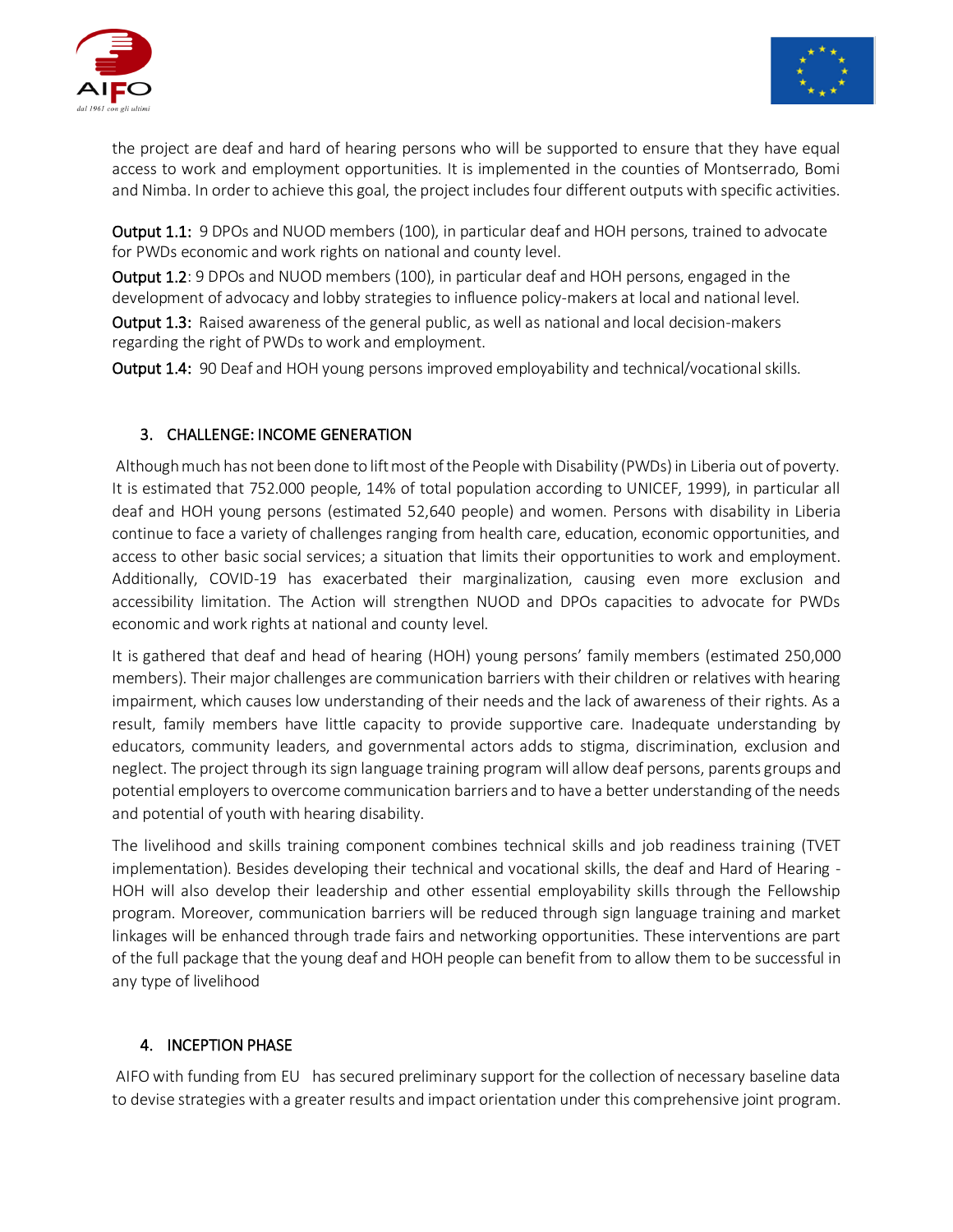



It is expected that during the implementation phase, the project will have strengthened the successful models, and completed gap analysis through technical and gender assessment and studies, and developed a draft joint program for the next phase. More robust assessments will be needed such as extensive value chain development studies. The main objectives of these studies are to identify unexploited livelihood development opportunities, technological and technical gaps, new market opportunities, environmental and resilience constraints, emerging needs for equal employment opportunities and also examine ways in which the project can further establish new partnerships.

A disable gender assessment will also be conducted as a first step to enable gender sensitive planning and for the promotion of disable gender equality. Efforts will be made for the collection of sex-disaggregated data that is essential for mainstreaming disable gender issues. Such assessment will support the development of a disable gender policy for the project from the onset, providing direction, support, and clarification on the incorporation of disability gender issues and specific needs of both women and men into project design and implementation. Furthermore, it will spell out the resources and practical steps needed to involve disable women and men.

# 5. TARGET REGION

The project is to be implemented in Bomi, Montserrado and Nimba Counties. The entire process will cover three (3) administrative districts within the three (3) counties, namely, Greater Monrovia, Senjeh and Garr Bain Districts.

Furthermore, the preliminary results of the disable gender analysis study will give a new understanding to AIFO as she is currently implementing potential expansion of its inclusive project approach in the disable community, where unemployment among the deaf and hard of hearing persons is very high particularly.

# 6. OBJECTIVE

The main objective of this assignment is to generate information on equitable participation of women in all activities, including decision-making. The Action intends to address gender imbalances in participation by posing programmatic resolutions related to their participation and preferentially work with Organisations of Women with Disabilities (OWWDs), as well as other Disabled People's Organisations and disable community within the project target areas particularly as evidence-based data to develop a gender policy and implementation plan for the project and other future projects.

The study will also:

(a) Identify gender gaps, particularly or exclusively, for female headed households and people with disabilities, in terms of livelihood needs, constraints, opportunities, access to micro-credits and savings groups, access to business development services, enterprise development, employment opportunities, and other relevant training.

(b) Access to education for the children of women headed households should also be ascertained. It will also identify gender gaps with regards to the percentage of women in managerial positions at the level of cooperatives, local government, community and private sector.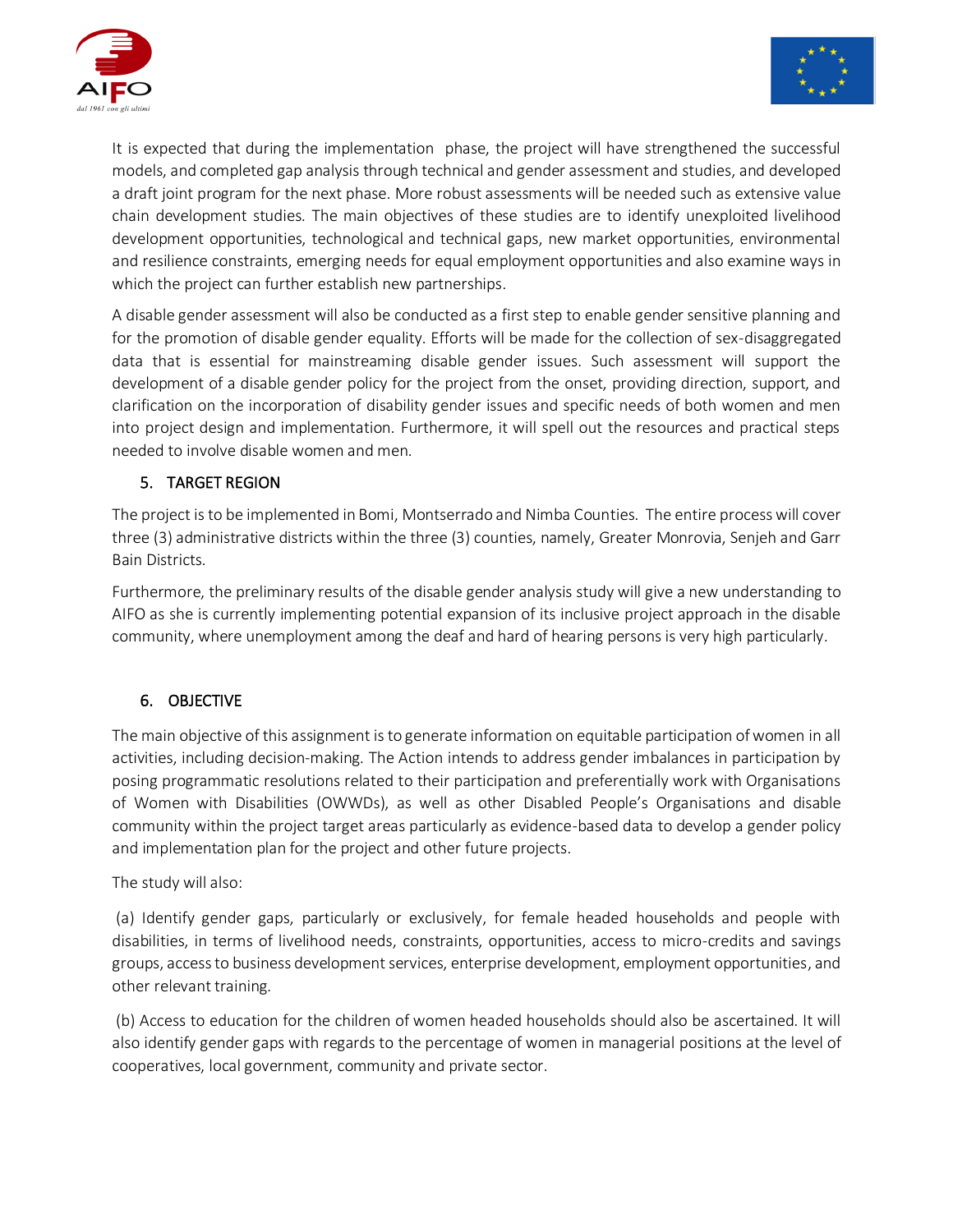



(c) Provide operational recommendations for strengthening the project strategy of AIFO and project phase, and provide key elements of a gender policy and strategies for the project new phase;

(d) Develop a monitoring plan of key gender indicators for each sector (deaf and hard of hearing persons and disable in general) and the project objective, with concentration on (1) Sustainable income generation, (2) Gender and disability inclusion and (3) scaling up interventions into government institutions, social partners and relevant private sector actors.

# 7. KEY TASKS

The overall study is comprised of the following key tasks:

1. Review available background data, including sex-disaggregated demographic information and social and economic indicators of the project districts, and gender issues related to targeted sectors and access to financial, market, information and employment opportunities services in the target districts (where available).

2. Carry out a desk review of project-related documents since 2018 to assess to what extent the project has made progress on promoting gender equality and disability inclusion in the project areas (e.g. was gender analysis carried out at the beginning of the project in 2018? To what extent the project has addressed the needs and constraints of disable women and men in the target areas? To what extent has the project ensured equal and fair participation and representation, and distribution of resources to disable women and men under the project?) -

3. Conduct gender analysis and needs assessment (quantitative and qualitative assessment) of disable women and men in the project target districts.

4. Assess the capacity and practices of key partners as well as the project's capacity and practices to deliver gender-responsive services and identify training needs of staff members and/or stakeholders on identified gaps.

5. Identify gender-based constraints and recommend key elements of a gender policy for ensuring that both disable men and women benefit from the project's activities.

6. Draft a monitoring action plan, co-developed with project staff and outlining the different roles and responsibilities of staff with respect to the action plan and indicators to measure the success of actions. The gender analysis will aim to identify gender-based constraints related, but not limited, to the areas outlined below and provide practical recommendations so the program can design interventions that respond to, employment opportunities, accommodate, or overcome the constraints identified. It might be useful to group identified constraints and practical recommendations by categories of disable workers in areas such as; GoL, factory workers, employees in social enterprises, smallholder and etc.

# 7.1 Livelihood opportunities.

The Voices for Inclusion and Civil Society Empowerment "(VOICE)" Project will provide livelihood and skills training component combines technical skills and job readiness training (TVET implementation). Besides developing their technical and vocational skills, the deaf and Hard of Hearing - HOH will also develop their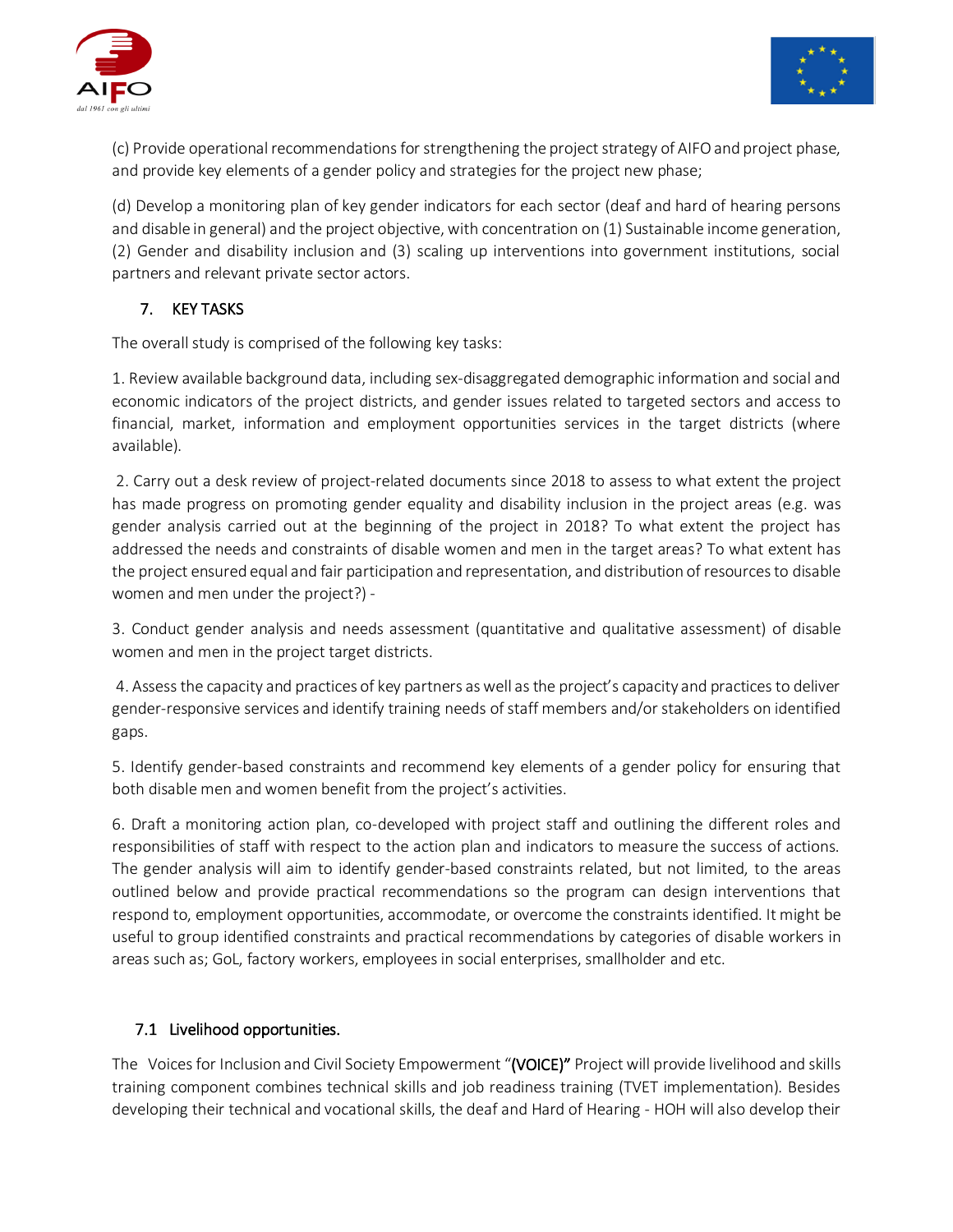



leadership and other essential employability skills through the Fellowship program. Moreover, communication barriers will be reduced through sign language training and market linkages will be enhanced through trade fairs and networking opportunities. These interventions are part of the full package that the young deaf and HOH people can benefit from to allow them to be successful in any type of livelihood.

# 8. TARGET BENEFICIARIES (DISABLE):

- 9 Disabled People's Organisations (DPOs) and the National Union of the Organisations of the Disabled (NUOD) members in Montserrado (3 DPOs and NUOD central office), Bomi (3 DPOs and NUOD county delegation) and Nimba (3 DPOs and NUOD county delegation), made of 1.047 people with disabilities (PWDs) of which 419 are women and 628 are men (within the DPOs the Action will scope in particular deaf and HOH persons and will pay specific attention to gender empowerment).
- 90 deaf and HOH young persons in Montserrado, Bomi and Nimba counties participating in livelihood and skills training (age from 15 to 35).

# 9. BUDGET

The consultant should provide a detailed budget in which all costs as it relates to the implementation of this gender analysis. The Consultant is expected to work across the three localities where the VOICE Project is implemented (Nimba, Bomi and Montserrado Counties). For data collection, a sample of locations can be taken.

# 10. DELIVERABLES

This involves identifying opportunities for disable women and men to serve as employees within both public and private sectors and become association leaders such as with cooperatives, any capacity building needs required for disable women and men to take on these roles, and any other gender-based constraints that limit disable women's and men's ability to have and benefit from equal employment opportunities within the public and private sectors.

It also includes the identification of constraints and factors that may hinder women from taking leadership positions in societies.

The following outputs will be produced through the overall study:

a. There will be only one phase report that will contain context analysis and target communities, partners and agencies to review: That is, review of available literature on gender as well as sex-disaggregated demographic, social and economic data in the three (3) counties, namely, Bomi, Montserrado and Nimba Counties; A proposed list, developed in collaboration with the Ministry of Labor (MoL) team and other relevant partners within targeted Counties specially, the three districts to review the list of organizations (including key government agencies, cooperatives, business development, services providers, private sector partners, etc.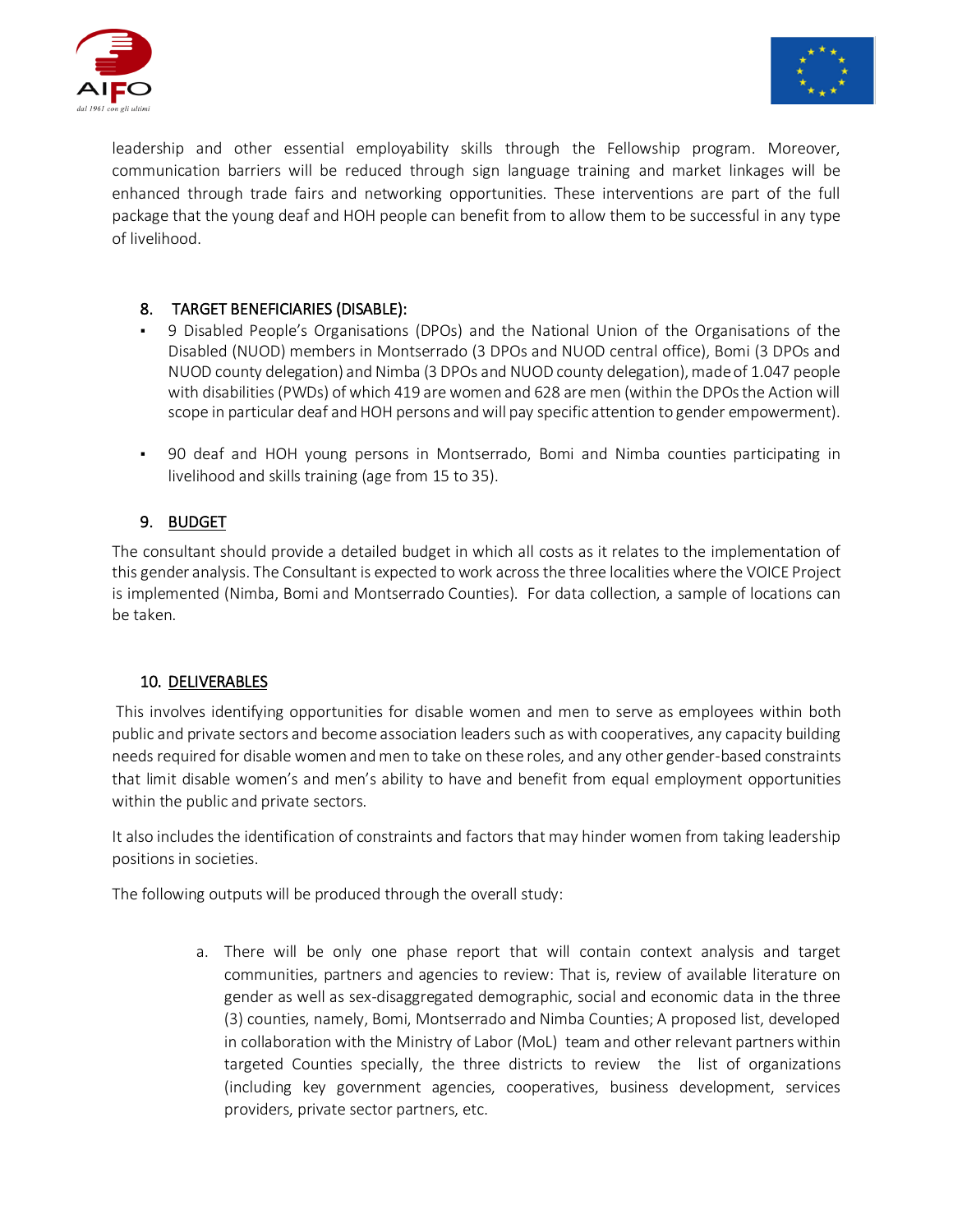



- b. The development of an interview guide including a list of proposed questions to guide survey, individual interviews, focused group discussions, as well as mixed group discussions, a methodological guide to triangulate data collection in order to identify any misconceptions between the disable female and male beneficiaries and management/government institutions.
- c. Based on inputs received from Ministry of Labor (MoL) and other relevant partners, the consultant will revise, if necessary, the list of locations and organizations to be reviewed and the interview guide as appropriate.
- d. Review of available literature on gender as well as sex-disaggregated demographic and socio-economic data in the three identified administrative districts.
- e. Submission of key findings of qualitative and quantitative gender analysis of the target beneficiaries in the project target districts, covering all areas identified above;
- f. An assessment of the capacity of key partners as well as the project's capacity and the review of organizational practices to deliver gender responsive services, including proposed training needs to ensure that both disable women and men benefit from the project's activities and other employment opportunities.
- g. identifying challenges in benefiting from government extension services and from other actors funded through government programme. What are services available to disable women and men? Are disable women and men aware of these services and employment opportunities and accessibility them?
- h. identifying the impact of poor education and limited skills on access to services as well as identifying the gender-based production and marketing constraints related to access to extension information, markets and prices, other private sector services and other inputs for all target value chains.
- i. a final draft report, including a draft executive summary, narrative, Conclusions and recommendations (part of the reporting requirement) and will be judged according to the following criteria;
	- Is the results-matrix format part of the report?
	- Does the report contain a comprehensive and clear executive summary?
	- Were the Terms of Reference fulfilled and is this reflected in the report?
	- Are the methods and processes of the Consultancy sufficiently documented in the consultant report?
	- Does the report describe and assess the intervention logic (e.g. log frame, project methodology/theory?
	- Are cross-cutting issues analysed in the report?
	- Are the conclusions and recommendations based on findings and are they clearly stated in the report?
	- Does the report clearly differentiate between conclusions, lessons learnt and recommendations?
	- Are the recommendations realistic and is it clearly expressed to whom the recommendations are addressed to?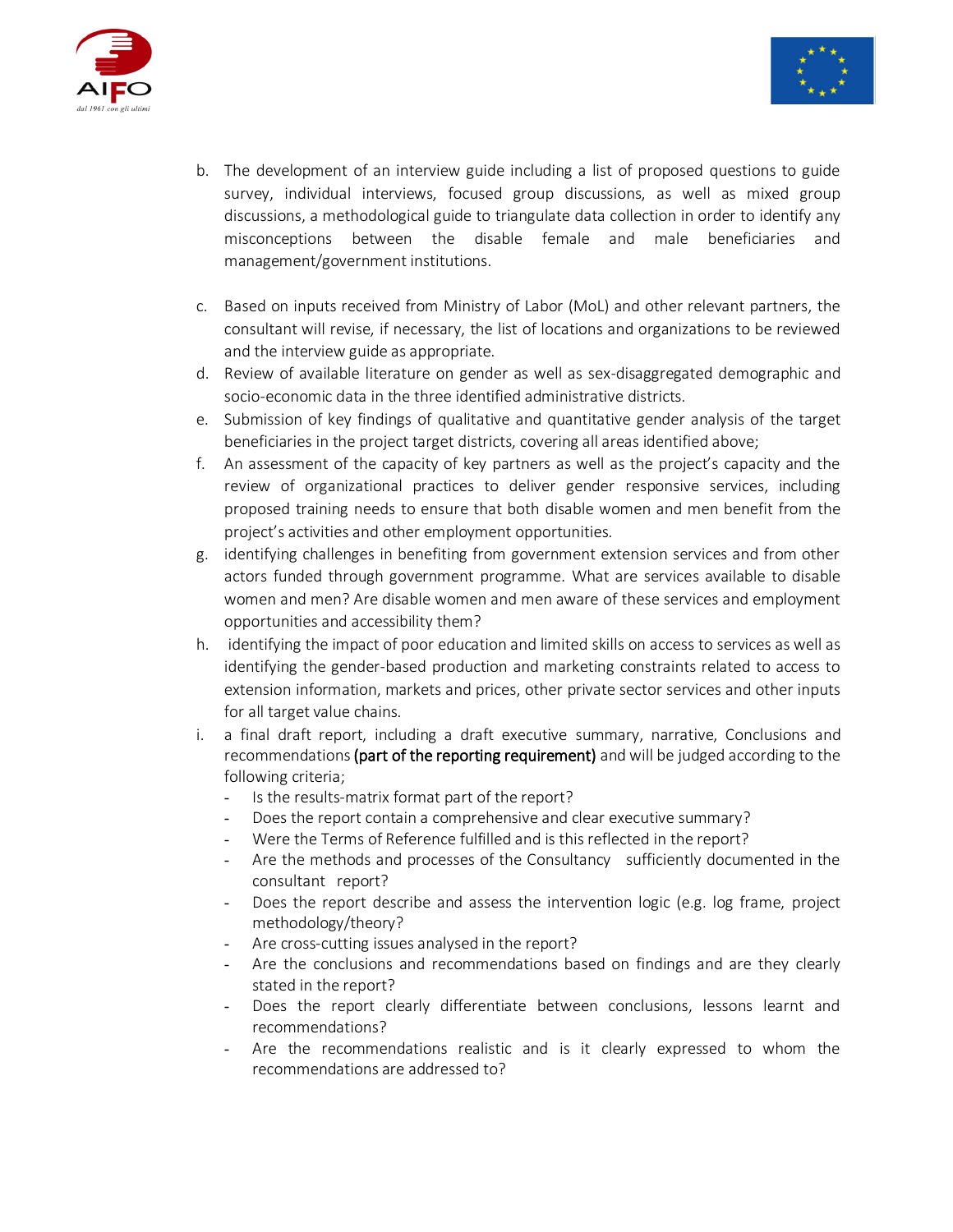



- Does the report present the information contained in a presentable and clearly arranged form?
- Is the report free from spelling mistakes and unclear linguistic formulations?
- Can the report be distributed in the delivered form?
- j. Attachment of annexes including Key elements of a gender policy and strategies for the project and Monitoring action plan

Besides these reports, one workshop or working session will be organized to present preliminary and final outcomes of the study to public and private sectors and other relevant partners. Additional copies of the findings will be shared with all relevant partners. The exact timing of the workshops will be decided later based on the draft findings and needs of the donors.

# 11. DURATION OF THE ASSIGNMENT

The period of assignment will be 30 days from 1 to 30, 2022 and there will be no extension of the period.

#### 12. ADMINISTRATION, REPORTING AND COORDINATION

The Consultant will be contracted through the provided contacts and emails. The Office space, equipment and other logistical arrangements will not be provided to the Consultant during the period of work from home, but will be provided during the work in the field and at office levels.

The Consultant will report to the Country Director of AIFO Liberia Office. Under her overall supervision, the Consultant will liaise with the project team, which is primarily responsible for technical backstopping on the proposed study.

#### 13. QUALIFICATIONS AND EXPERIENCE

The consultant must have the following experience and skills to be able to perform the tasks of the TOR:

- Have degrees in Gender, Social Work, Anthropology, Economics or a related field.
- Minimum five years of research experience to develop gender monitoring plans or strategies for projects

• Minimum five years of experience collecting primary data and field work. Experience in livelihood development in rural areas would be an asset.

- Demonstrated ability to write high quality, methodologically sound, analytical papers in English
- Solid communicate skills and sensitivity to the target group
- Ability to liaise properly with technical and administrative staff of international organizations.
- Ability to liaise properly with senior officials of the government and social partners.